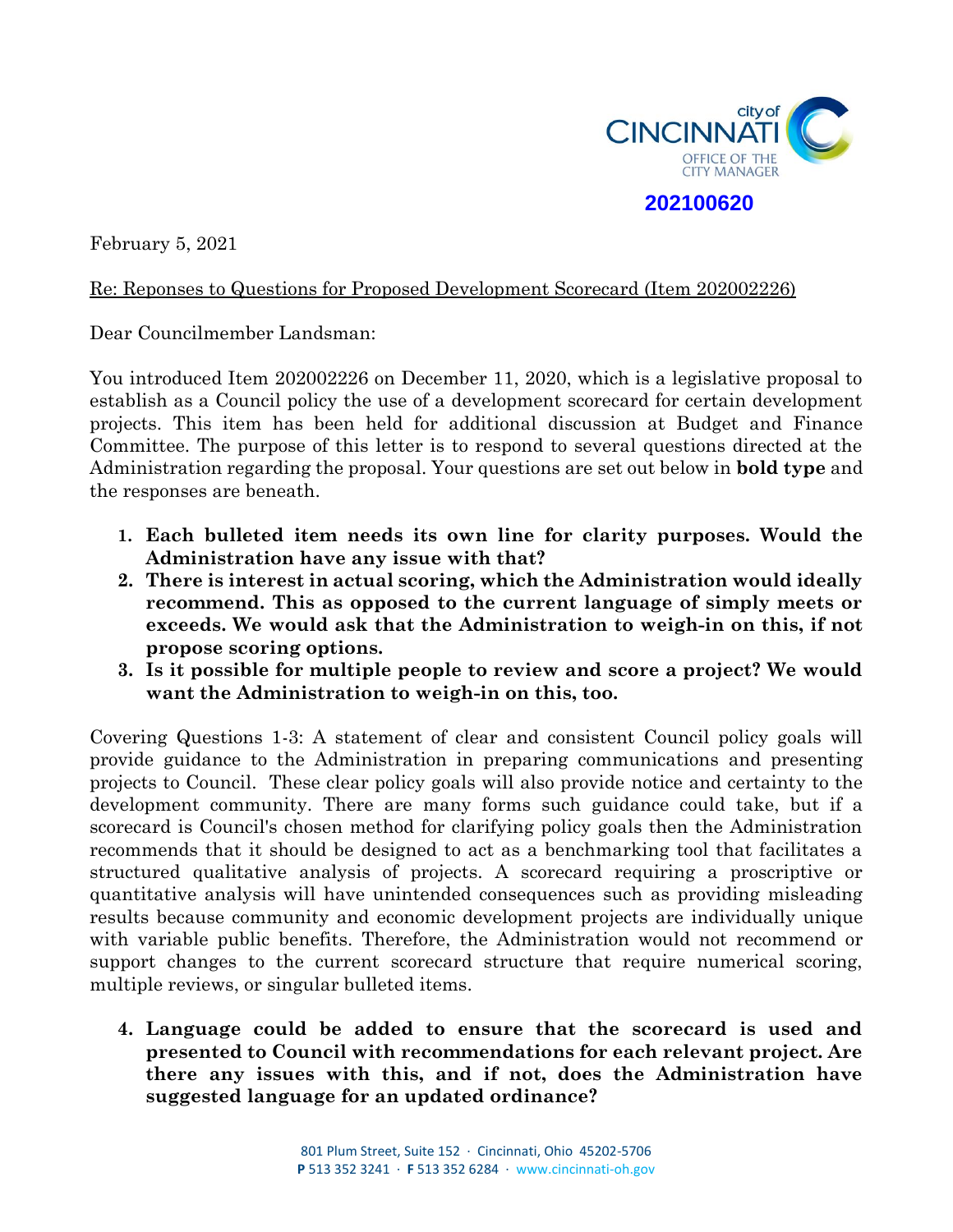The proposed ordinance would set Council expectations of the Administration on the content and analysis of presentations and communications to Council for development projects. Council enforcement occurs through (1) questions and requests during Administration presentations to Council and Committee or (2) voting down items that do not utilize the scorecard.

## **5. Can the Administration speak to "compliance" and how the City will ensure that commitments are monitored and kept?**

Many items covered in the proposed scorecard will be captured in a project's development contract—either through specific representations and warranties or through contractual covenants. These items are enforced like any other requirement of the contract and are monitored by City staff. Any items that are required by ordinance or other law are incorporated into a contract through a requirement that the developer comply with all laws. Some items may not be appropriate to include in the contract as a requirement but could be included in the recitals to the contract as important background.

## **6. Can we add specific language around historic preservation, and if so, would the Administration recommend language?**

A Council goal around historic preservation could be articulated in the scorecard, like any other public policy goal. In general, the efficacy of the scorecard will be highest if it can create certainty by presenting an accurate and clear picture of all Council goals and priorities for development projects and is updated from time to time.

**7. On community engagement, there is a request that we require specific actions. That said, we want to get the Administration's position on this. Also on this same issue, there is interest in adding language to this section regarding early notice to a community. Is that something the Administration should do or the developer?**

The Administration will provide a memorandum on community engagement policies in the next two weeks, addressing issues of notice, role of developers, and other actions.

## **8. There is interest in training on the scorecard, TIFs, CRAs, and VITCA. What does the Administration think, and should we add to the ordinance?**

As described in the recent FYI memorandum regarding the roles of the Administration, Mayor, and Council, the Administration is formalizing Councilmember training and onboarding. If passed, the scorecard and its function could be incorporated into those sessions. General information on community and economic development activities, including incentives, can be incorporated into that training as well.

**9. There has been a request that the Administration discuss with Council its work on the Balanced Development Report and its findings, as well as how development deals are evaluated and/or scored now.**